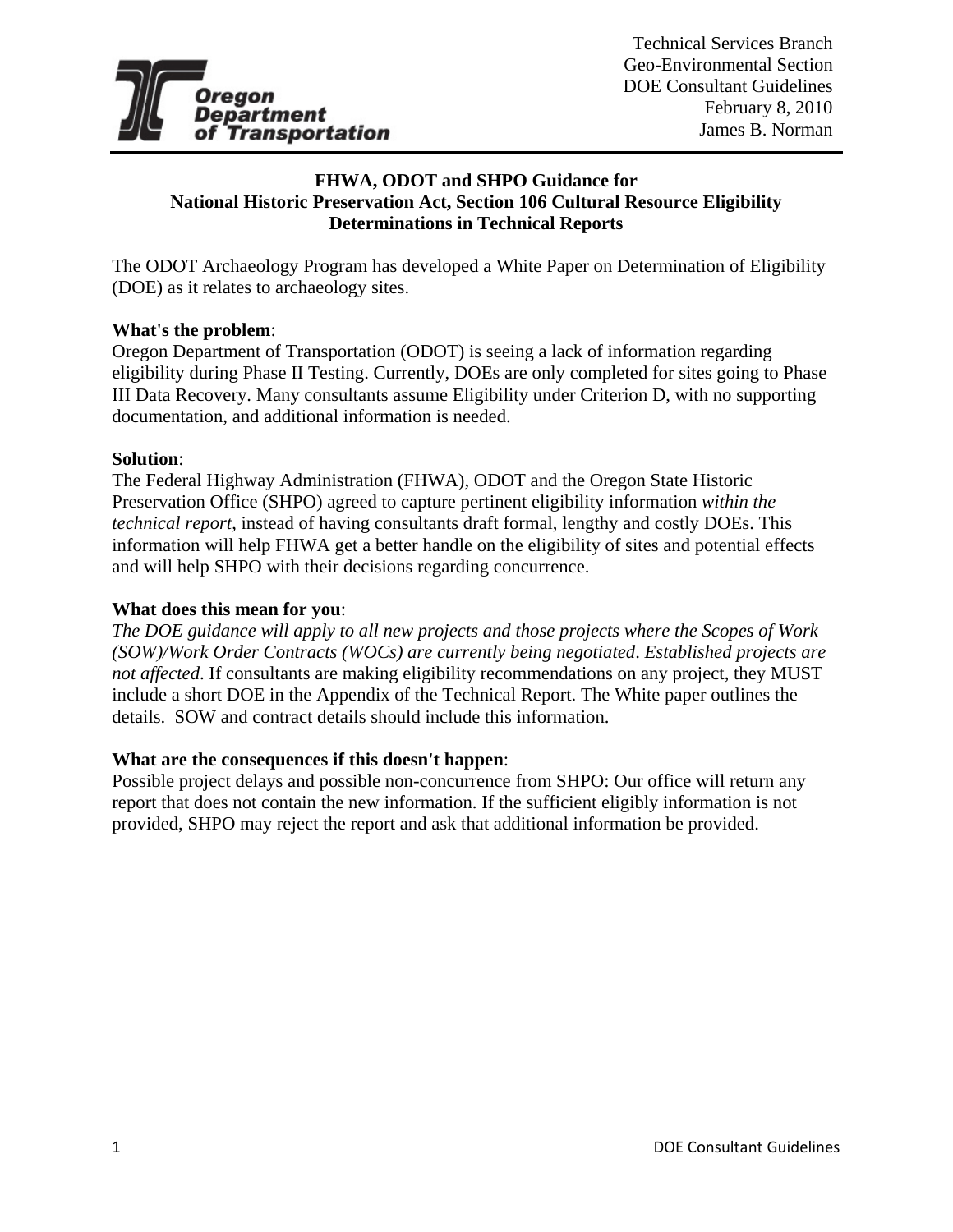

# **FHWA, ODOT and SHPO Guidance for National Historic Preservation Act, Section 106 Cultural Resource Eligibility Determinations in Technical Reports (continued)**

The following technical report guidance has been developed among the Oregon Division of the Federal Highway Administration, the Oregon Department of Transportation (ODOT) and the Oregon State Historic Preservation Office (SHPO) to better meet Section 106 compliance, SHPO guidelines and streamline ODOT's project delivery process.

• National Register eligibility for each site identified must be discussed in the technical report for every project. This can be accomplished by including an appendix in the technical report and a summary incorporated within the Conclusions section. Documentation of each site identified must include, at a minimum:

1) A statement of significance 2) A discussion of integrity 3) An evaluation of the property against *all* four National Register of Historic Places (NRHP) eligibility criteria (36 CFR 60.4) https://www.nps.gov/subjects/historicpreservation/laws-intro.htm

- The eligibility determination process applies to all technical reports for:
	- 1) Sites subject to testing/evaluation (Phase II) or,

2) Historic or other sites that lack a subsurface component identified during pedestrian survey (Phase I)

• A thorough background/historic context discussion should occur in the body of the report that directly correlates with each site. This discussion must include the following:

> 1) A summary of the sources used to garner information (i.e., what documents were reviewed, historical societies contacted, etc.). This background information is necessary to establish eligibility

2) The background section must be site and context specific. This is critical when discussing eligibility of historic sites. SHPO agreed that eligibility may be established for a number of historic sites *without* conducting Phase II testing/evaluation given sufficient background information is provided.

• Eligibility determinations cannot be made for sites which extend beyond the project Area of Potential Effect (APE).

> 1) Eligibility of a site cannot be determined if the site boundary extends beyond the APE. The site remains unevaluated; however, the project can treat the portion of the site within the APE as contributing or not contributing to the eligibility of the site. Using this conservative approach to eligibility, and depending upon the project's effects, the 106 determination could be "Finding of No Adverse Effect to Historic Properties" or "Finding of Adverse Effect to Historic Properties."